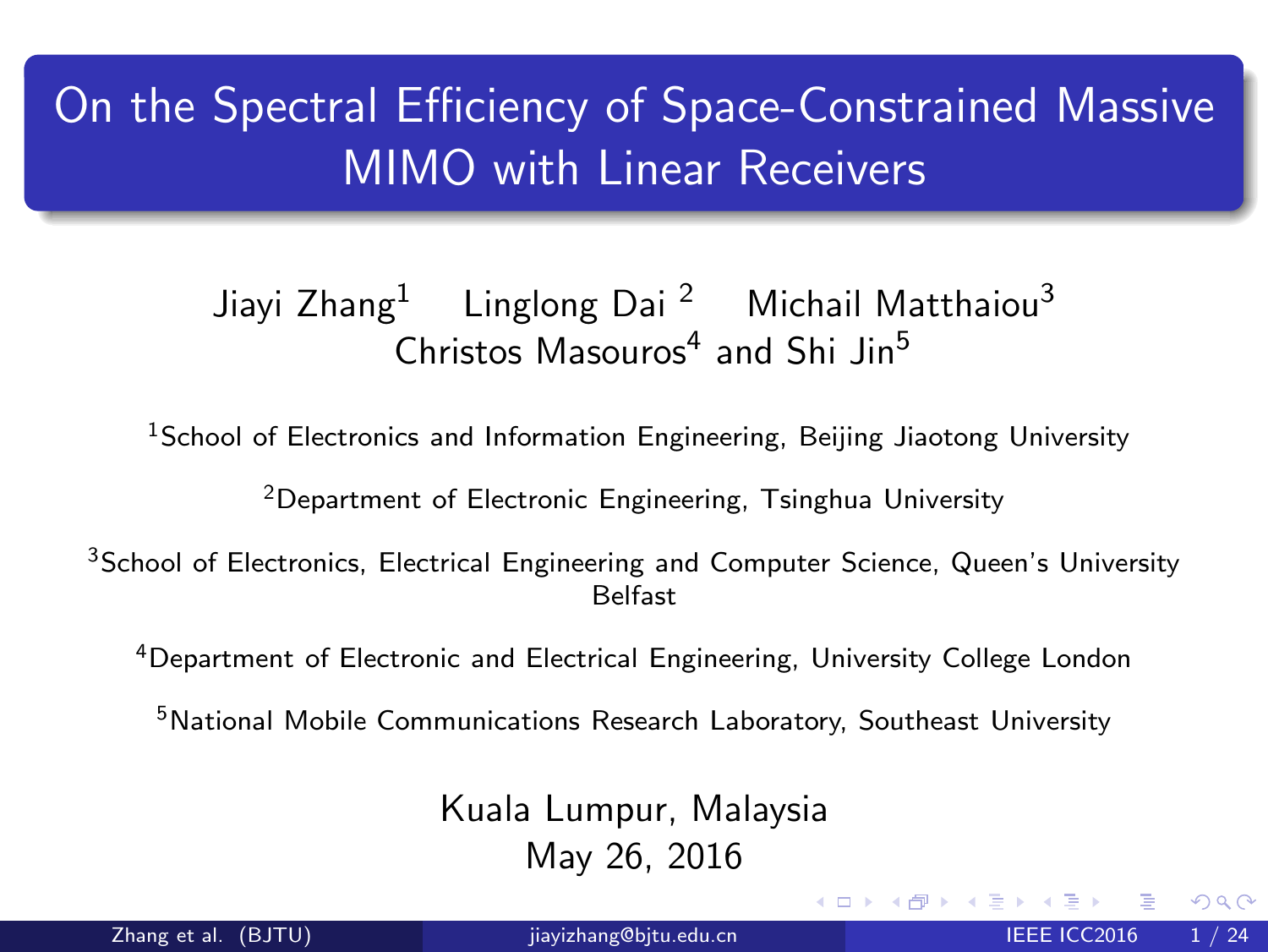### **[Introduction](#page-2-0)**

### 2 [System Model](#page-3-0)

#### 3 [Performance Analysis](#page-7-0)

- [MRC Receivers](#page-7-0)
- **ZF** Receivers
- **[MMSE Receivers](#page-16-0)**

### **[Conclusions](#page-21-0)**

4 0 8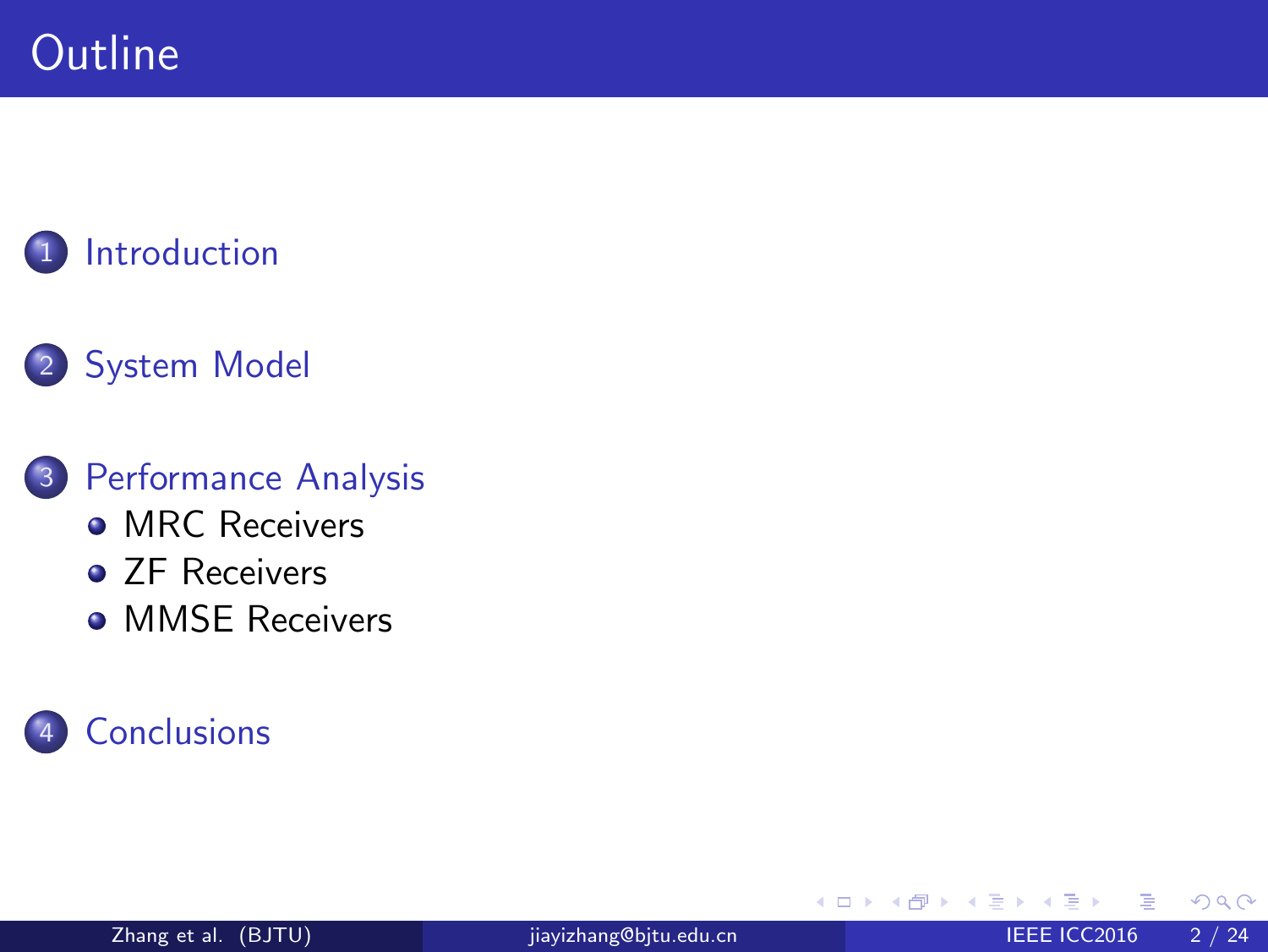### Introduction I

- **Favorable propagation:** the channel vectors between the different UEs and the BS become asymptotically orthogonal with a large antenna array.
	- $\triangleright$  The inter-element spacing is more than half a wavelength
	- ▶ Suffer from less spatial correlation
- Space constrained: the dense deployment of a massive number of antennas in a limited physical space.
	- $\triangleright$  The inter-element spacing is less than half a wavelength
	- ▶ Suffer from increased spatial correlation



<span id="page-2-0"></span>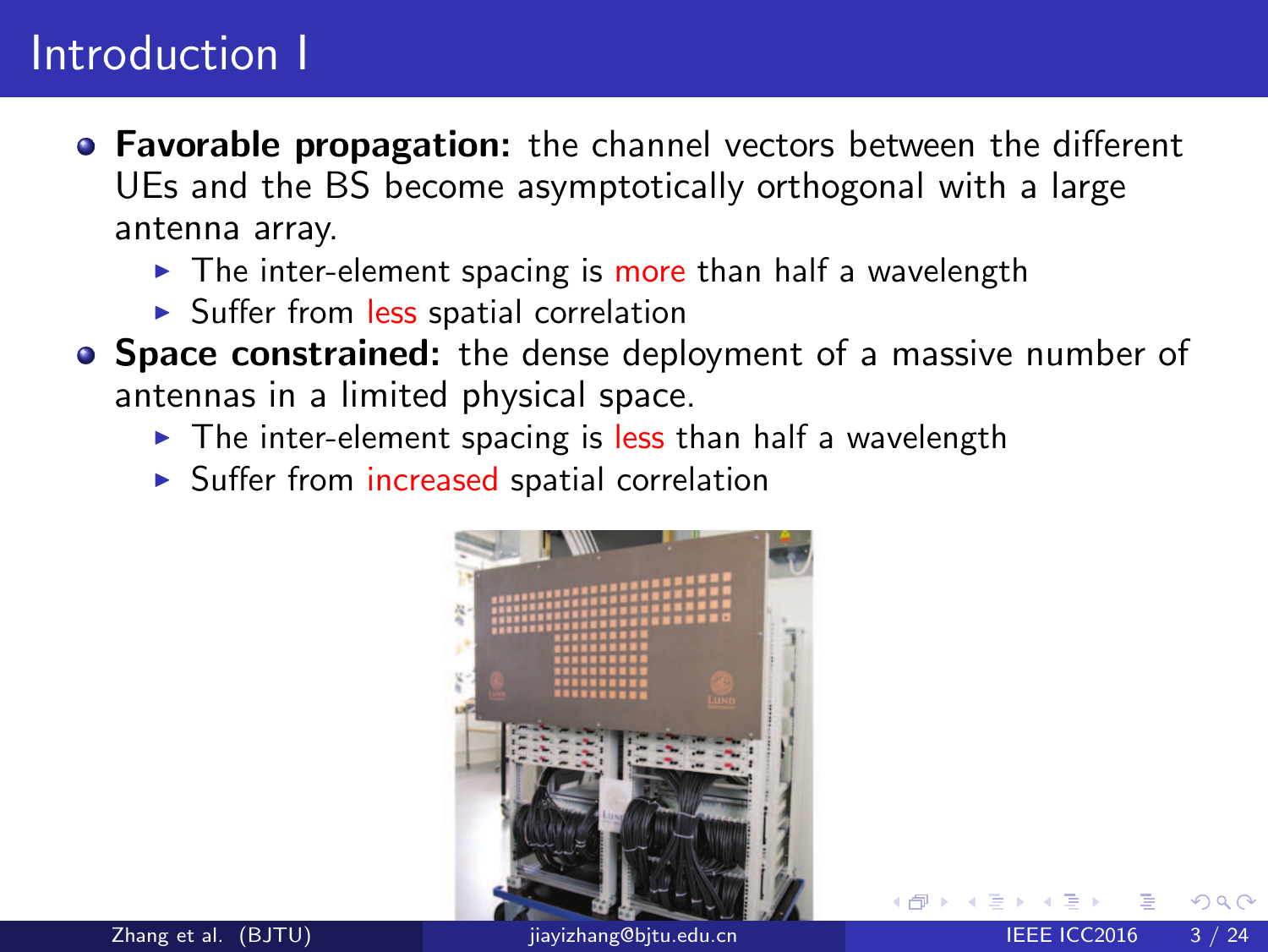• We consider the uplink of a single-cell massive MIMO system with M BS antennas and K single-antenna UEs. The received vector  $\mathbf{y} \in \mathbb{C}^{M \times 1}$  given by

$$
y = \sqrt{\rho_u}Gx + n,\tag{1}
$$

where  $p_u$  is the average power of each UE,  $\mathbf{x} \in \mathbb{C}^{K \times 1}$  denotes the zero-mean Gaussian transmit vector from all  $K$  UEs with unit average power, and the elements of n represent the additive white Gaussian noise (AWGN) with zero-mean and unit variance.

<span id="page-3-0"></span> $\Omega$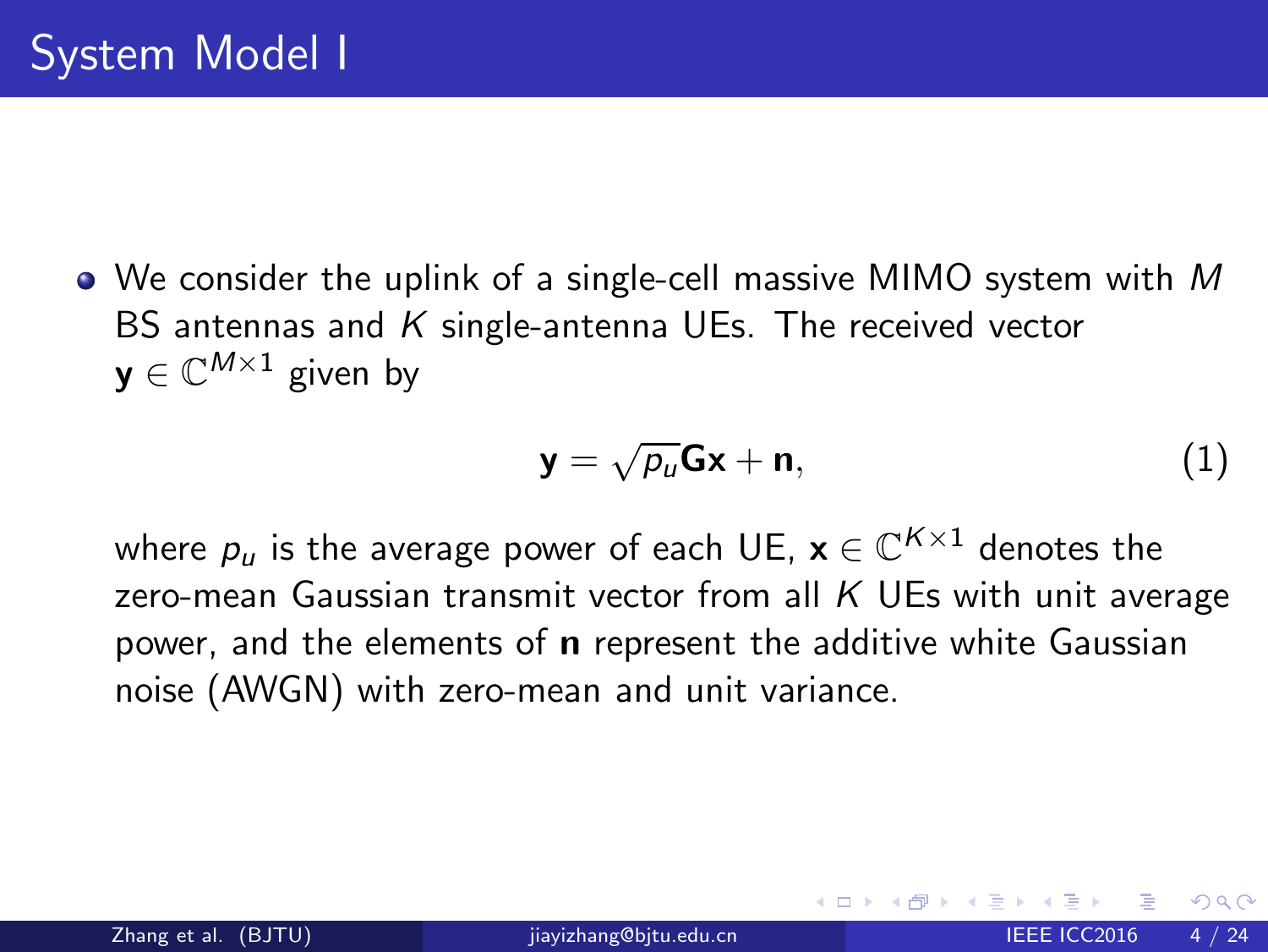- The channel matrix between the BS and UEs can be written as  $G = AHD^{1/2}$ , where  $H \in \mathbb{C}^{P \times K}$  is the propagation response matrix standing for small-scale fading, and  $\mathbf{D} \in \mathbb{C}^{K \times K}$  denotes a diagonal matrix whose kth diagonal element  $\zeta_k$  models the large-scale fading (including geometric attenuation and shadow fading) of the kth UE.
- We assume that large-scale fading  $\zeta_k$  are constant. Moreover,  $\mathbf{A} \in \mathbb{C}^{M \times P}$  is the transmit steering matrix, with  $P$  denoting a large but finite number of incident directions in the propagation channel.
- For the sake of analytical simplicity, we assume that all UEs are seen from the same set of directions with cardinality P.

つひひ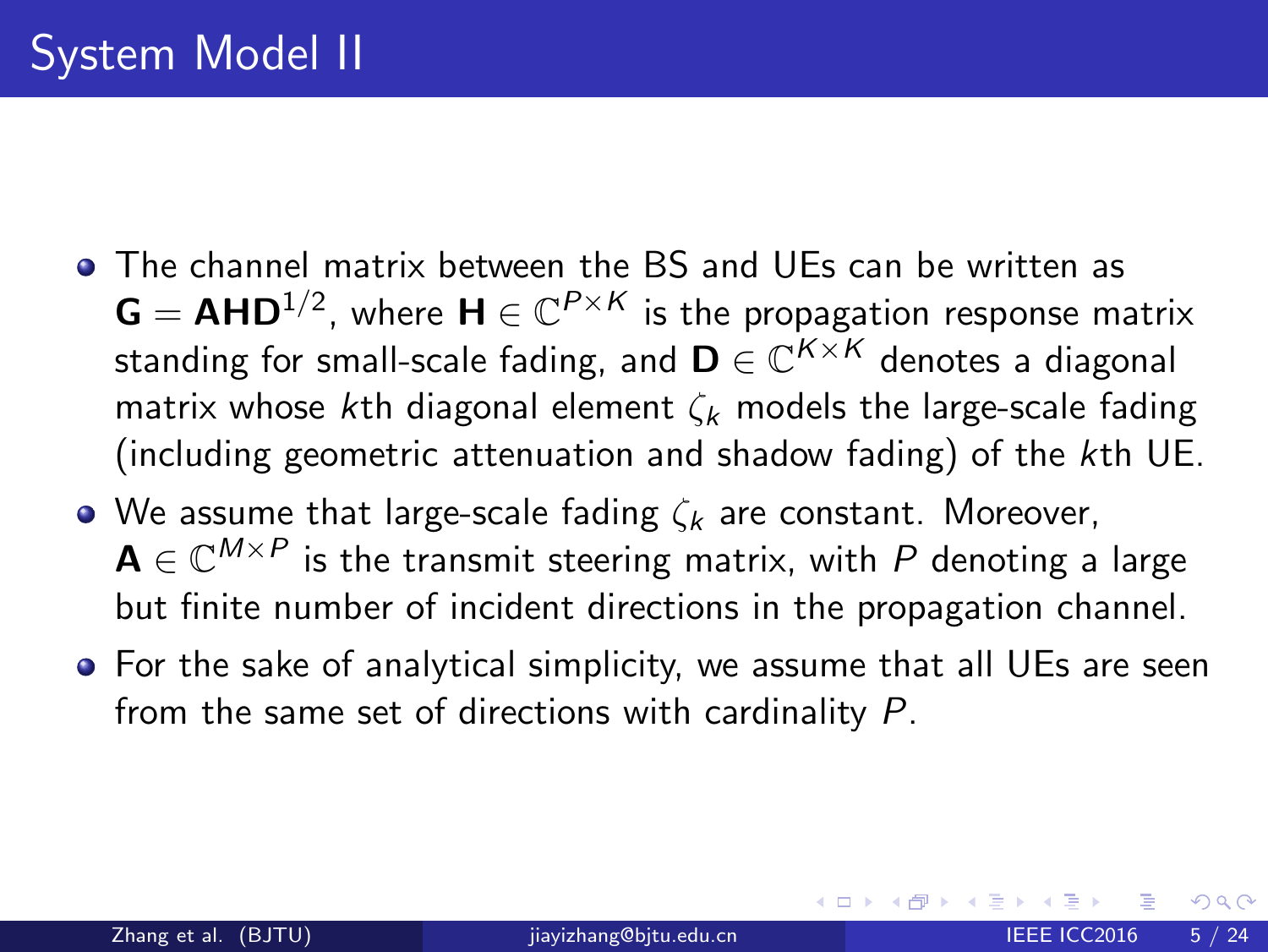Considering the widely used uniform linear antenna array, we can write A as

$$
\mathbf{A} = [\mathbf{a}(\theta_1), \mathbf{a}(\theta_2), \dots, \mathbf{a}(\theta_P)], \qquad (2)
$$

where  $\mathbf{a}(\theta_i)$ , for  $i = 1, 2, \ldots, P$  denotes a length-M normalized steering vector as

<span id="page-5-0"></span>
$$
\mathbf{a}(\theta_i) = \frac{1}{\sqrt{P}} \left[ 1, e^{-j\frac{2\pi d}{\lambda}\sin\theta_i}, \dots, e^{-j\frac{2\pi d}{\lambda}(M-1)\sin\theta_i} \right]^T, \tag{3}
$$

where d is the antenna spacing,  $\lambda$  denotes the carrier wavelength, and  $\theta_i$  represents the direction of arrival (DOA).

• The normalized total antenna array space  $d_0$  at the BS can be expressed as  $d_0 = \frac{dM}{\lambda}$  $\frac{M}{\lambda}$ . In [\(3\)](#page-5-0), we use the factor  $\frac{1}{\sqrt{2}}$  $\frac{1}{\overline{P}}$  to normalize the steering vector  $\mathbf{a}(\theta_i)$ .

つへへ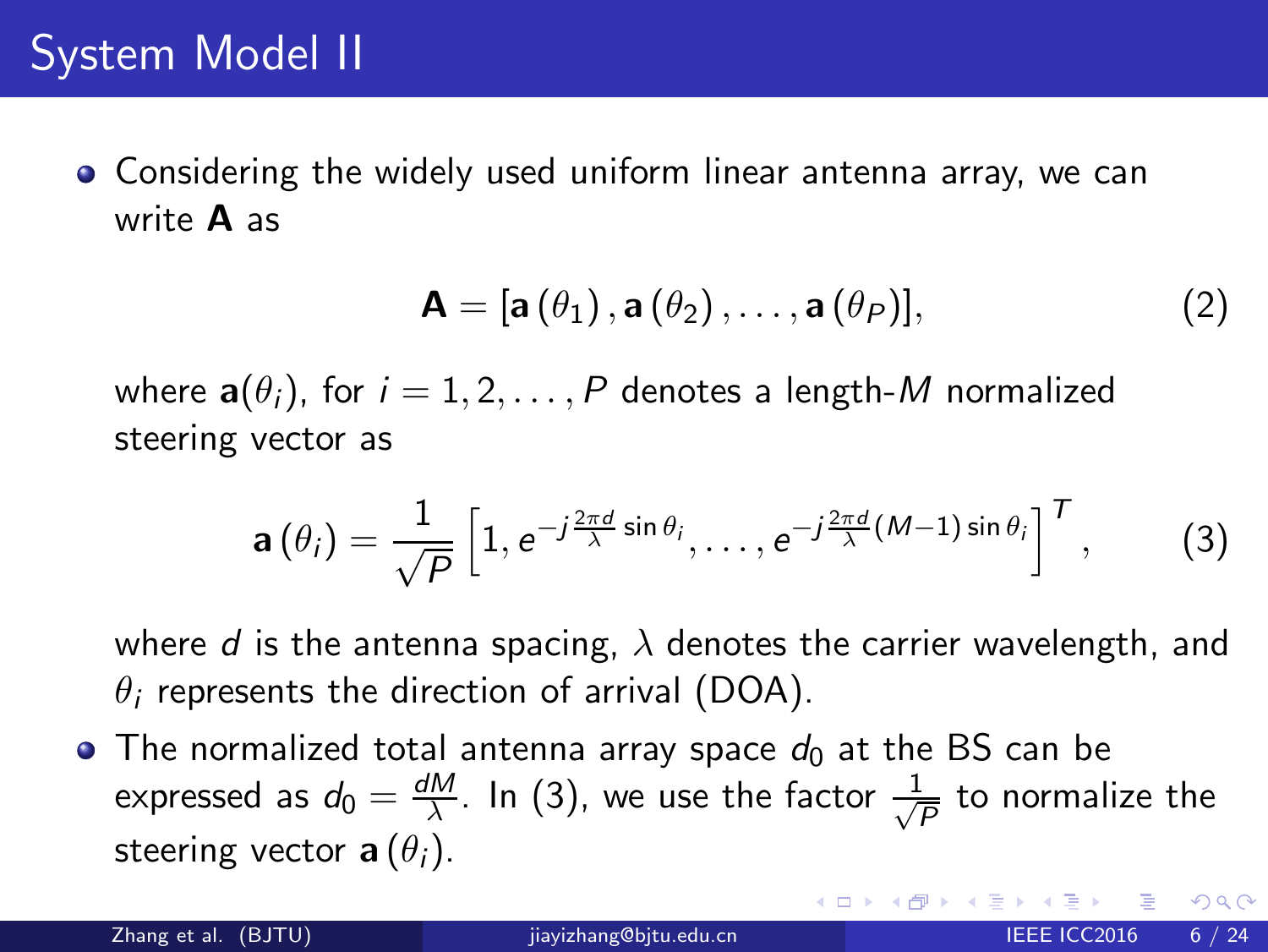### System Model III

The linear receiver matrix  $\mathbf{T} \in \mathbb{C}^{M \times K}$  is used to separate the received signal into  $K$  streams by

$$
\mathbf{r} = \mathbf{T}^{H} \mathbf{y} = \sqrt{\rho_{u}} \mathbf{T}^{H} \mathbf{G} \mathbf{x} + \mathbf{T}^{H} \mathbf{n}.
$$
 (4)

• The kth element of the received signal vector is given by

$$
r_k = \sqrt{\rho_u} \mathbf{t}_k^H \mathbf{g}_k x_k + \sqrt{\rho_u} \sum_{l \neq k}^K \mathbf{t}_k^H \mathbf{g}_l x_l + \mathbf{t}_k^H \mathbf{n}.
$$
 (5)

• The achievable uplink SE,  $R_k$ , of the kth UE is given by

$$
R_k = \mathbb{E}\left\{\log_2\left(1+\frac{p_u|\mathbf{t}_k^H\mathbf{g}_k|^2}{p_u\sum_{l\neq k}^K|\mathbf{t}_k^H\mathbf{g}_l|^2+||\mathbf{t}_k||^2}\right)\right\}.
$$
 (6)

The uplink sum SE can be then defined as

<span id="page-6-0"></span>
$$
R = \sum_{k=1}^{K} R_k \quad \text{in bits/s/Hz.} \tag{7}
$$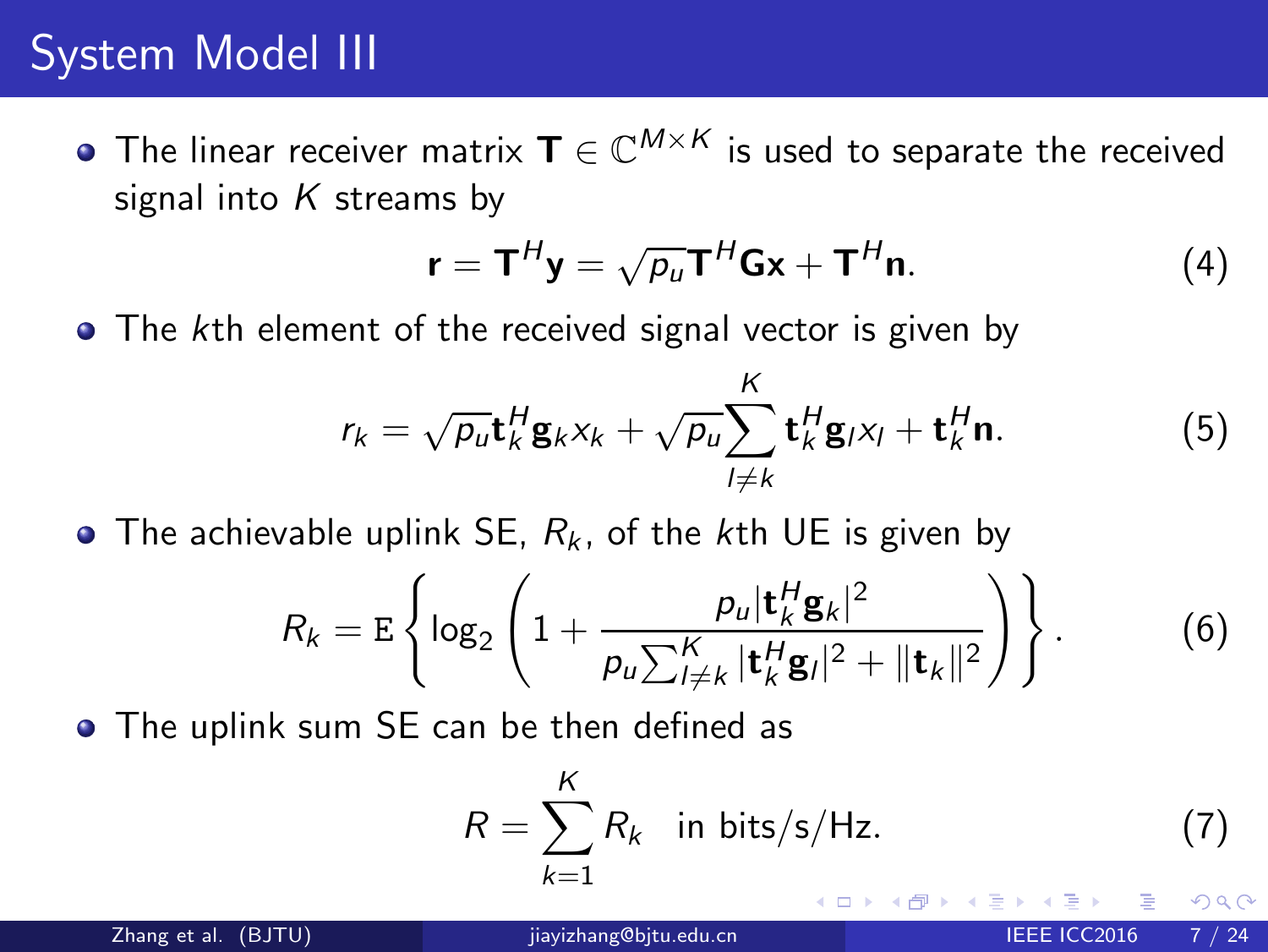#### Proposition 1

For space-constrained massive MIMO systems with MRC receivers, the approximated sum achievable SE is given by

$$
R^{MRC} \approx \sum_{k=1}^{K} \log_2 \left( 1 + \frac{p_u \left( M^2 + \sum_{i=1}^{P} \beta_i^2 \right) \zeta_k}{p_u \sum_{l \neq k}^{K} \zeta_l \sum_{i=1}^{P} \beta_i^2 + M \zeta_k} \right)
$$

where  $\beta_i$  is the ith eigenvalue of the matrix  $\mathsf{A}^H\mathsf{A}.$ 

 $\leftarrow$ 

, (8)

<span id="page-7-0"></span> $2Q$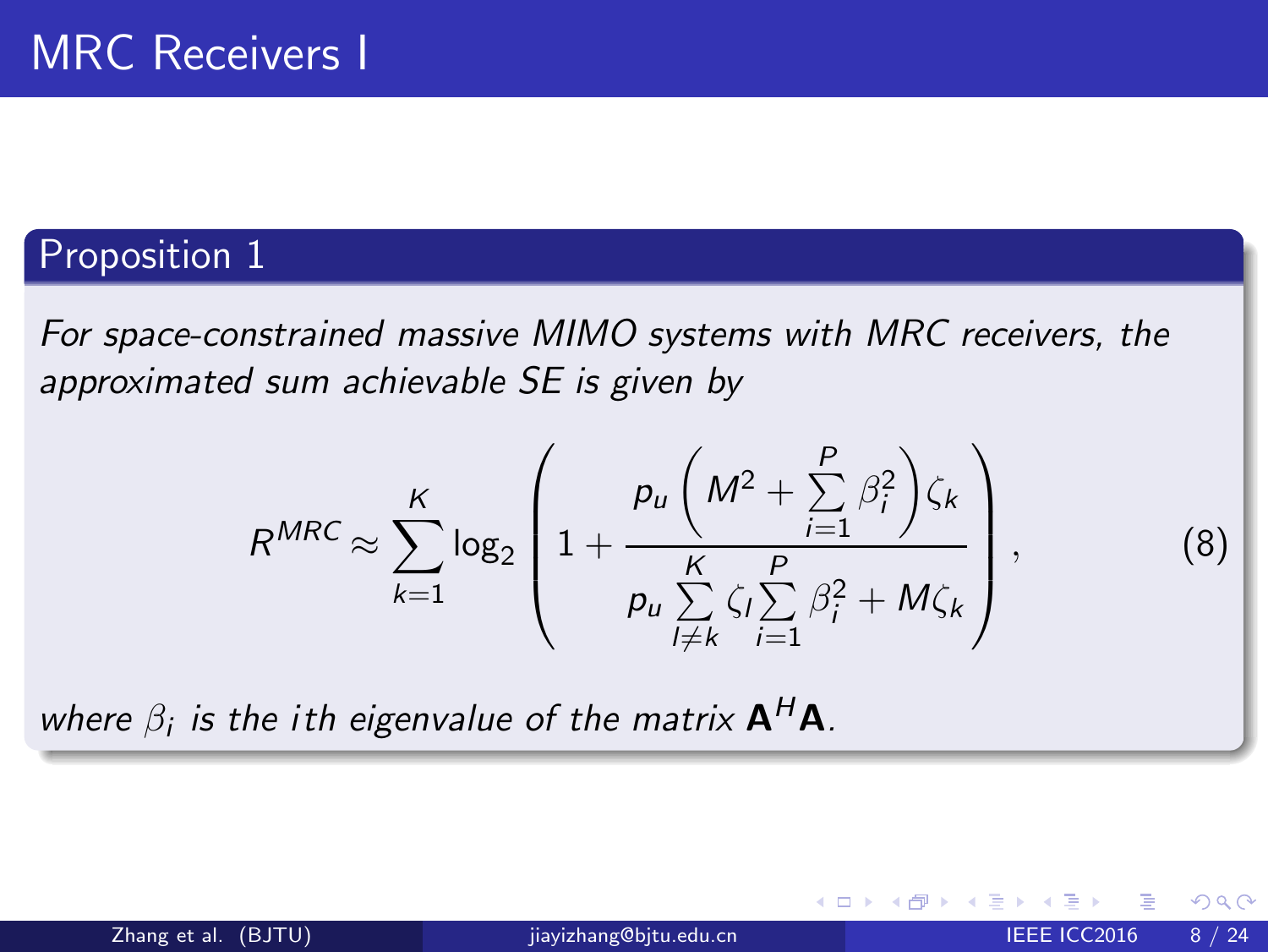### MRC Receivers II



Figure 1: Simulated and analytical approximation of the sum SE of massive MIMO with MRC receivers against the number of BS antennas ( $P = 12$  and  $K = 6$ ).

4 0 8

Zhang et al. (BJTU) is invigited under the state of the state of the state of the state of the state of the state of the state of the state of the state of the state of the state of the state of the state of the state of t

<span id="page-8-0"></span> $\equiv$ 

э  $\rightarrow$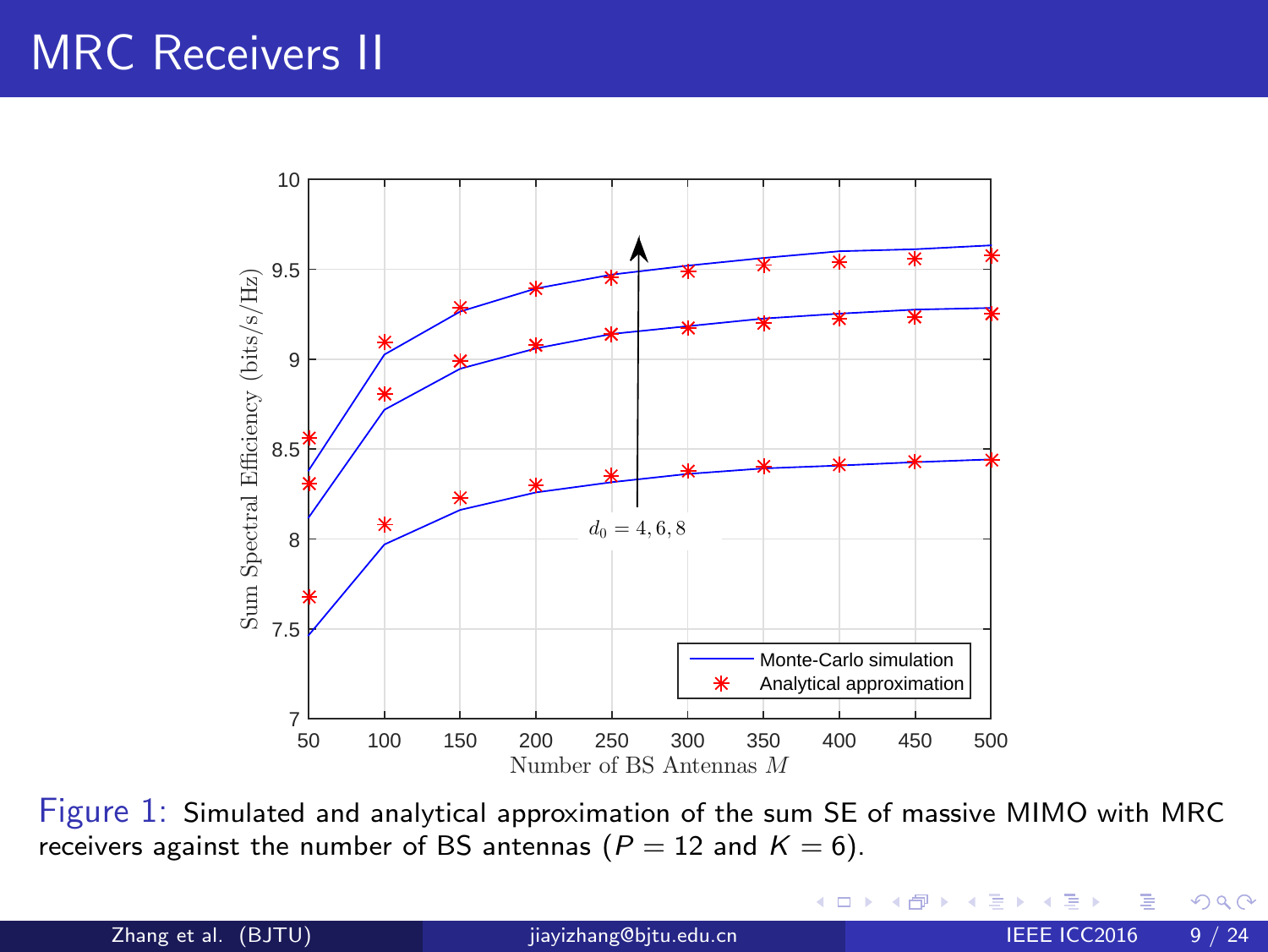# MRC Receivers III



- The sum SE saturates with an increasing number of BS antennas for MRC receivers
- For the same number of BS antennas, a monotonic increase in the sum SE is achieved as  $d_0$  becomes larger
- $\bullet$  The gap between the curves decreases as  $d_0$  increases, which implies that the effect of constrained space becom[es](#page-8-0)l[es](#page-10-0)[s](#page-8-0) [pr](#page-9-0)[o](#page-10-0)[n](#page-6-0)[o](#page-7-0)[u](#page-9-0)[n](#page-10-0)[c](#page-6-0)[e](#page-7-0)[d](#page-20-0)[.](#page-21-0)  $\Omega$

<span id="page-9-0"></span>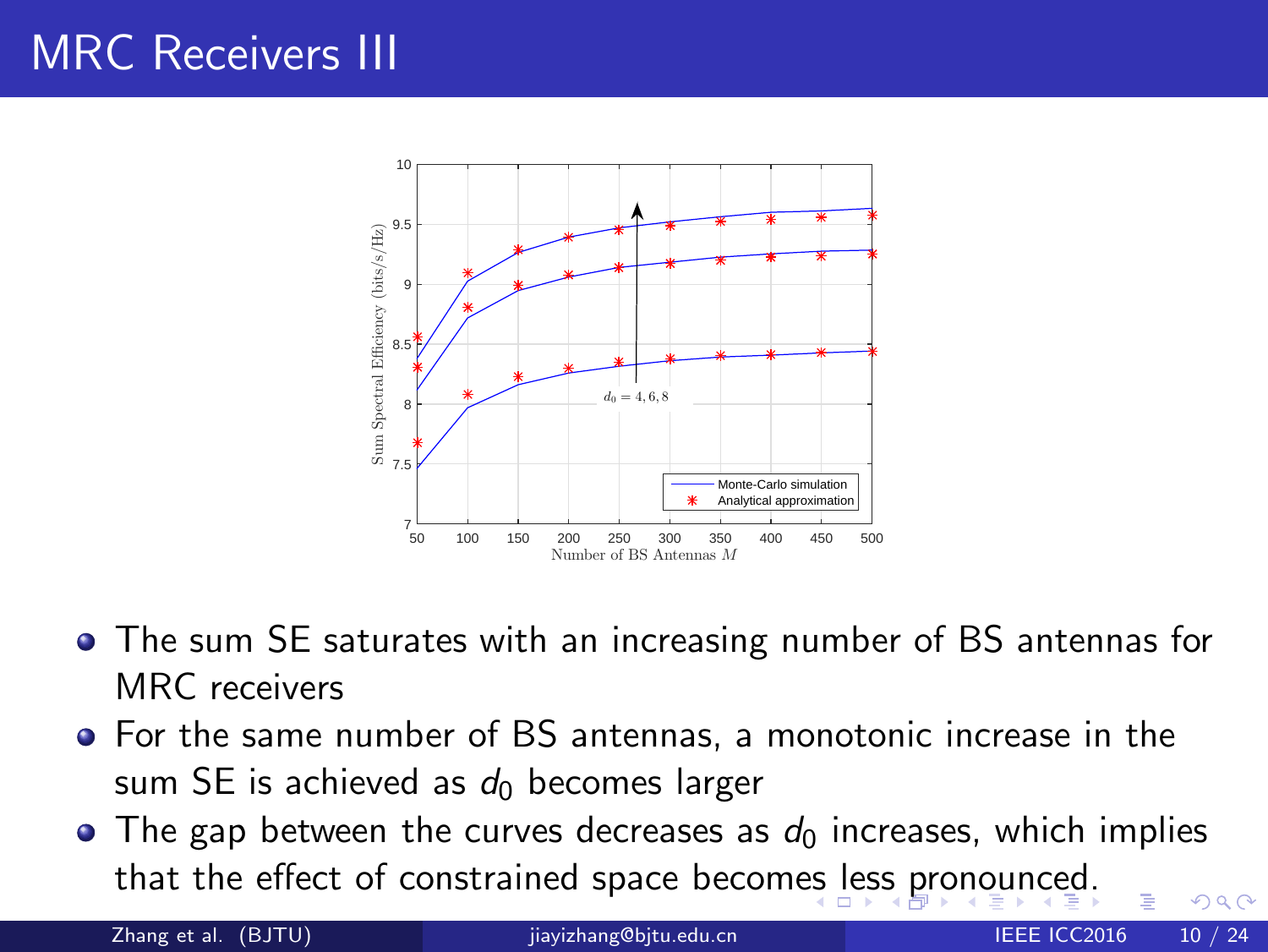#### Proposition 2

For space-constrained massive MIMO systems with ZF receivers, the achievable sum SE is lower bounded as

$$
R_L^{ZF} = \sum_{k=1}^K \log_2 \left( 1 + p_u \zeta_k \exp \left( \sum_{n \neq k}^K \zeta_n \left( \psi(K) + \frac{|\mathbf{Y}_{P-K+1}|}{\prod_{i
$$

where  $\psi(\cdot)$  is the digamma function, and  $\mathbf{Y}_n$  denotes a  $P \times P$  matrix whose entries are

$$
\left[\mathbf{Y}_{n}\right]_{p,q} = \begin{cases} \beta_p^{q-1}, & q \neq n, \\ \beta_p^{q-1} \ln \beta_p, & q = n. \end{cases}
$$
 (10)

<span id="page-10-0"></span> $QQ$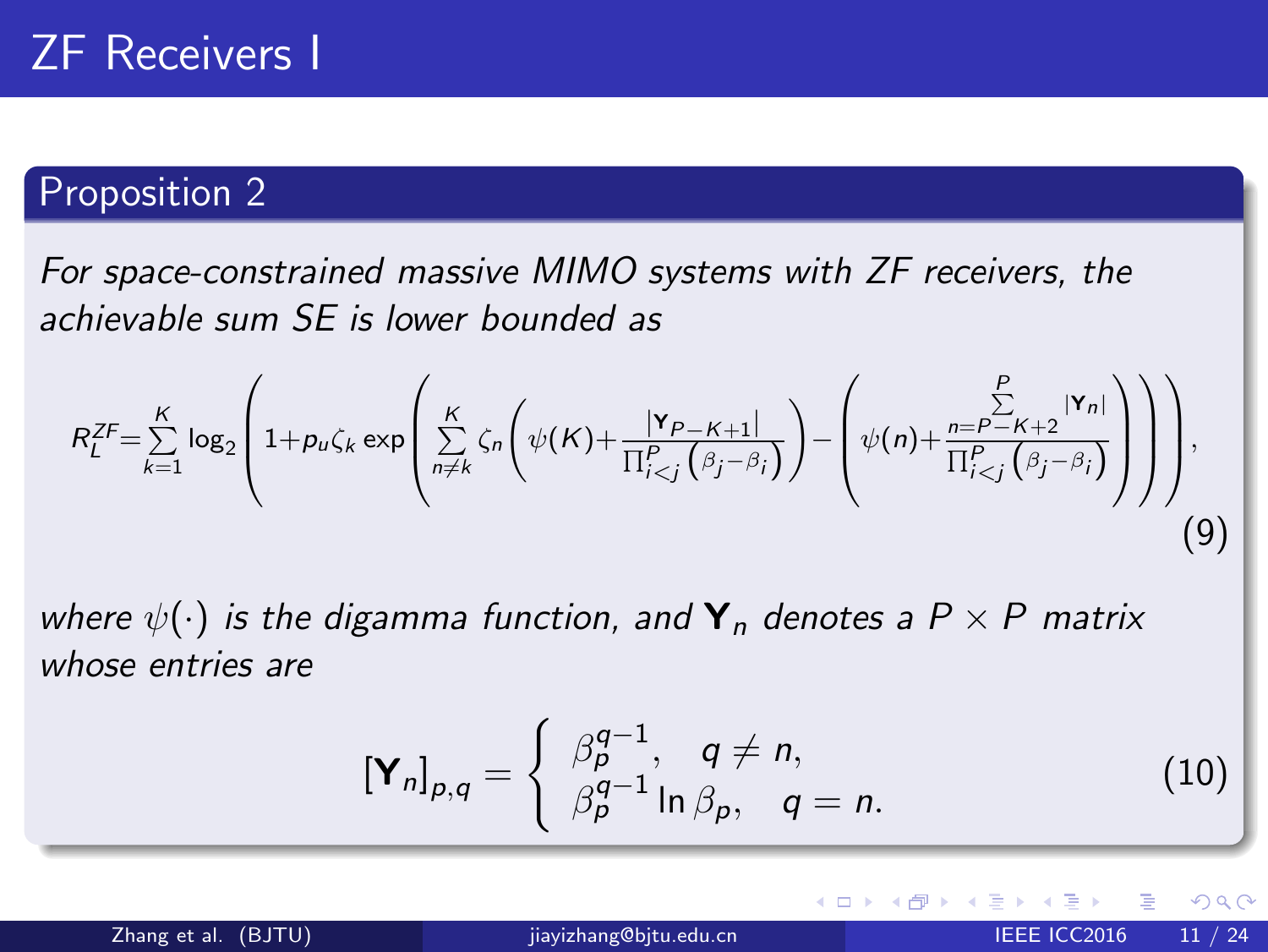### ZF Receivers II

#### Proposition 3

For space-constrained massive MIMO systems with ZF receivers, the achievable sum SE is upper bounded as

$$
\text{Klog}_2\left(\frac{|\Delta_2|}{\prod_{i=1}^{K-1}\Gamma(K-i)\prod_{i
$$

where  $\mathbf{\Delta}_1 = [\mathbf{\Xi}_1 \mathbf{\Phi}_1]$  is a  $P \times P$  matrix with entries

$$
\begin{aligned} \left[\Xi_1\right]_{\rho,q} &= \beta_p^{q-1}, \quad q=1,2,\dots,P-K, \\ \left[\Phi_1\right]_{\rho,q} &= \beta_p^q \Gamma(q-P+K+1), \quad q=P-K+1,\dots,P, \end{aligned}
$$

and  $\Delta_2 = [\Xi_2 \Phi_2]$  is a  $P \times P$  matrix with entries

$$
\left[\Xi_2\right]_{p,q} = \beta_p^{q-1}, \quad q=1,2,\ldots,P-K+1,
$$

$$
[\Phi_2]_{p,q} = \beta_p^q \Gamma(q - P + K), \quad q = P - K + 2, ..., P.
$$

<span id="page-11-0"></span>,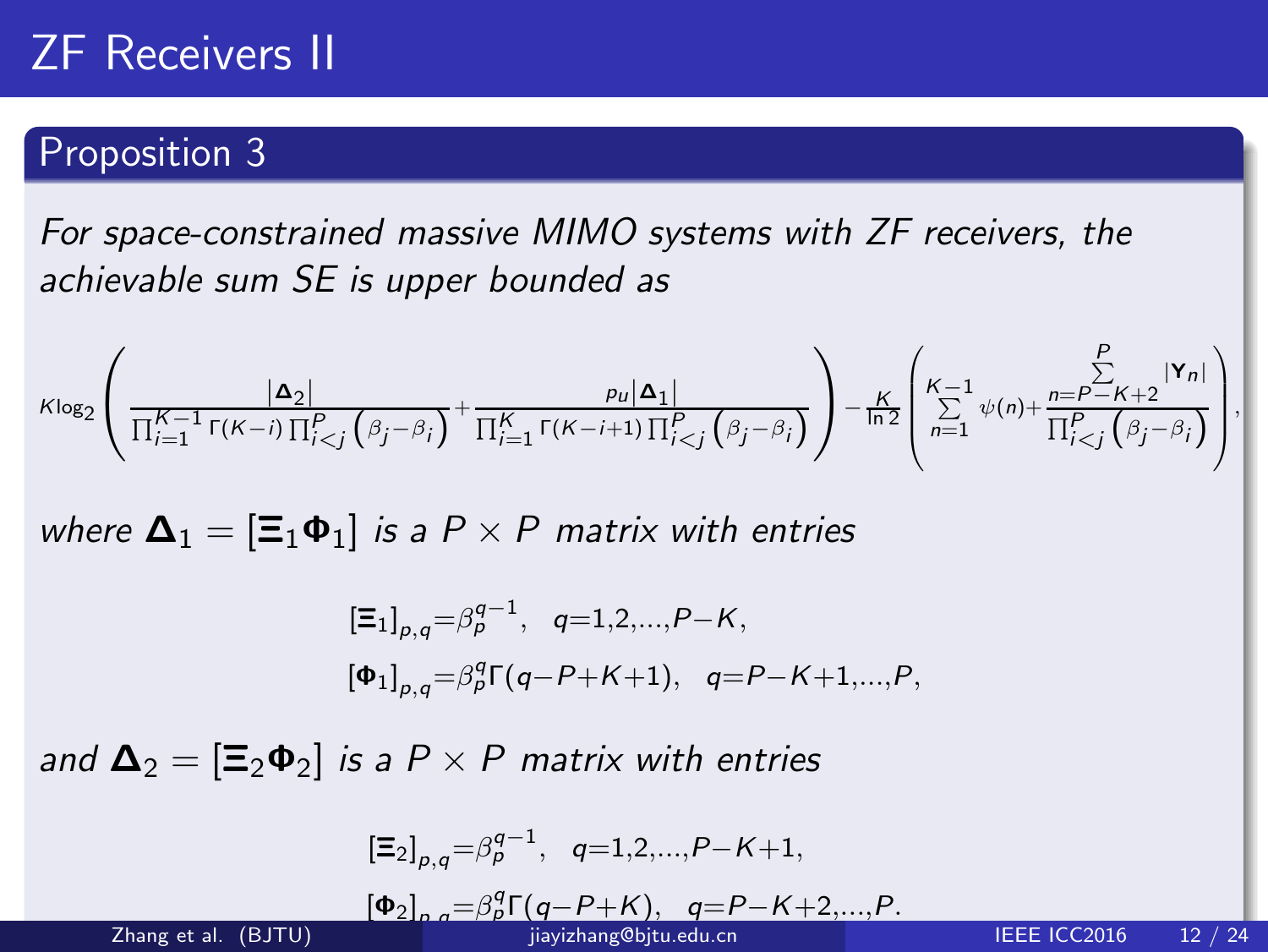### ZF Receivers III



Figure 2: Simulated and analytical approximation of the sum SE of massive MIMO with ZF receivers against the number of BS antennas ( $P = 12$  and  $d_0 = 4$ ).

4 0 8

 $\rightarrow$ э  $\rightarrow$ 

Zhang et al. (BJTU) is a [jiayizhang@bjtu.edu.cn](#page-0-0) IEEE ICC2016 13 / 24

<span id="page-12-0"></span>э

Þ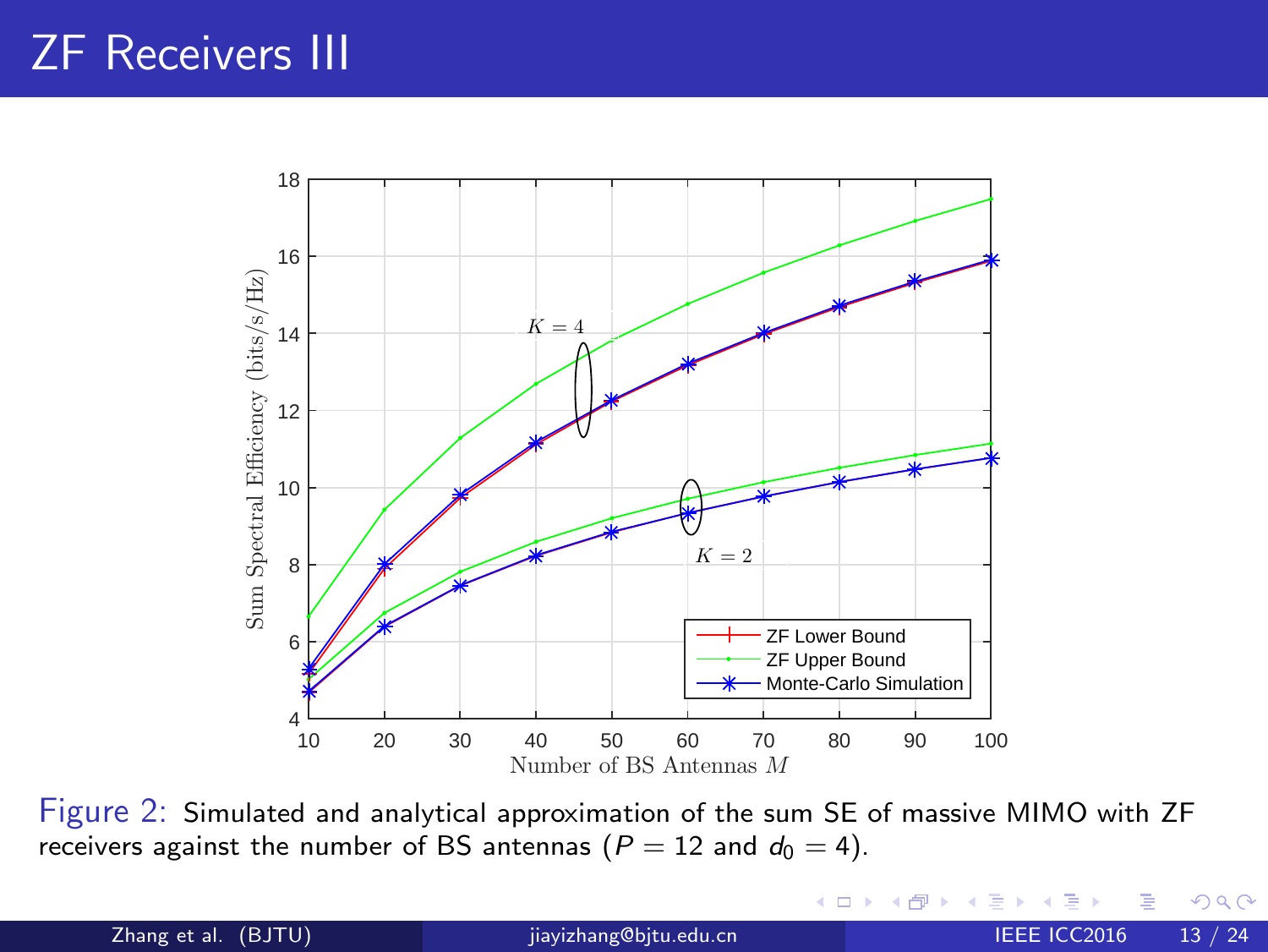# ZF Receivers IV



- All lower bounds can predict the exact sum SE for all the considered cases, which validate their tightness
- The upper bounds are relatively looser, due to the large variance of the involved random variables
- Adding more antennas significantly improves the sum SE by suppressing thermal noise 4 **ED**

 $\Omega$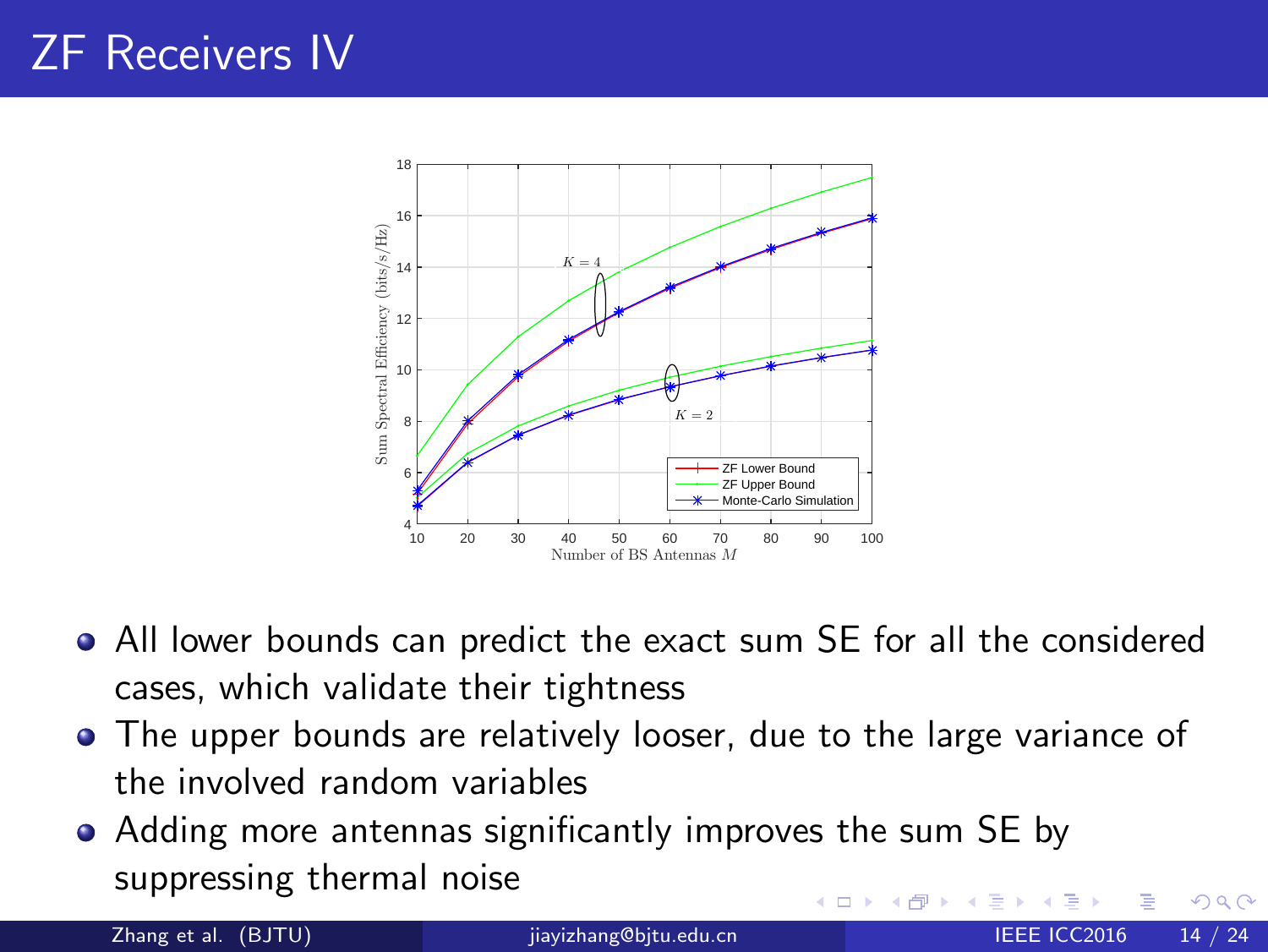### ZF Receivers V



Figure 3: Simulated and analytical approximation of the sum SE of massive MIMO with ZF receivers against the total antenna array space  $d_0 = \frac{dM}{\lambda}$   $(M = 100$  and  $P = 12.$ 

4 D F

Zhang et al. (BJTU) is via provided by interesting the state of the state of the state of the state of the state of the state of the state of the state of the state of the state of the state of the state of the state of th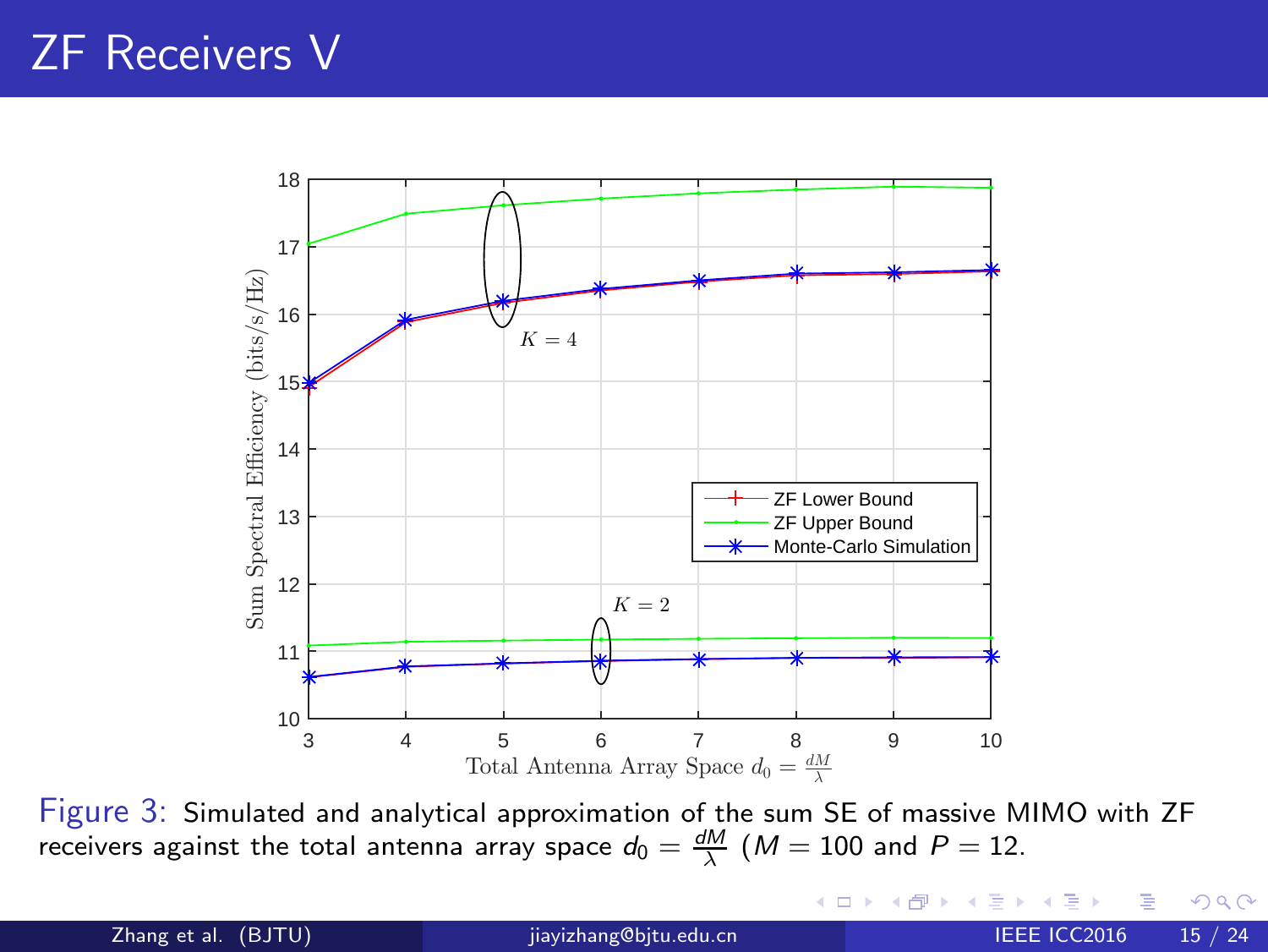## ZF Receivers IV



The sum SE does improve with increased total physical space, particularly for the case of more UEs

4 0 8

Zhang et al. (BJTU) [jiayizhang@bjtu.edu.cn](#page-0-0) IEEE ICC2016 16 / 24

÷

 $2Q$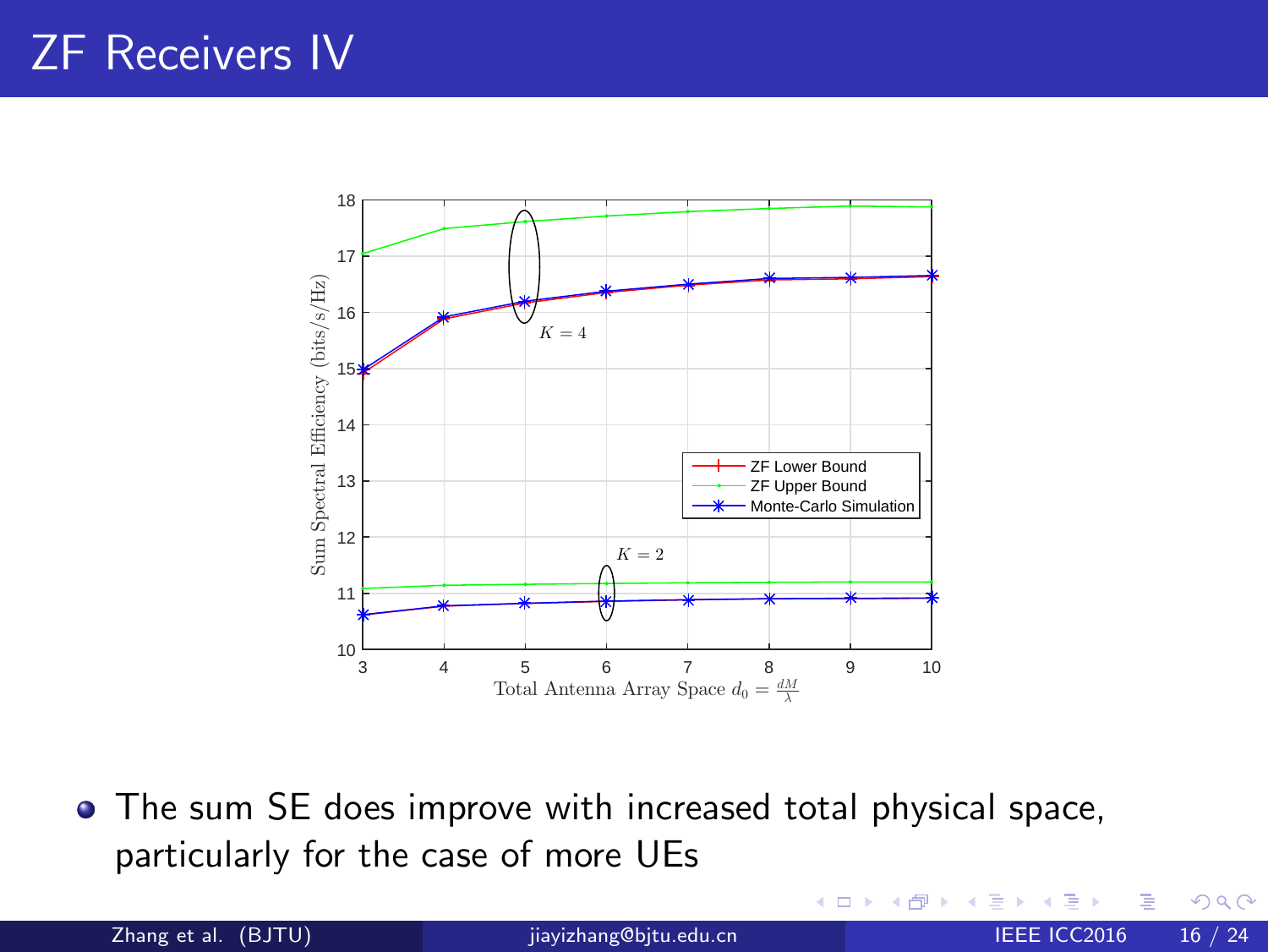#### Proposition 4

For space-constrained massive MIMO systems with MMSE receivers, the exact sum SE is given by

$$
R^{MMSE} = \frac{K \log_2 e}{\prod_{i  
×  $D_{l,n} E_{n-P+K} \left( \frac{1}{\beta_l p_u} \right),$  (11)
$$

where  $D_{l,n}$  is the  $(l,n)$ th cofactor of a  $P \times P$  matrix **D** with the  $(p,q)$ th entry  $[\mathbf{D}]_{p,q} = \beta_p^{q-1}$ , and  $\mathsf{E}_{\mathsf{x}}(\mathsf{y})$  is the exponential integral function.

<span id="page-16-0"></span>つへへ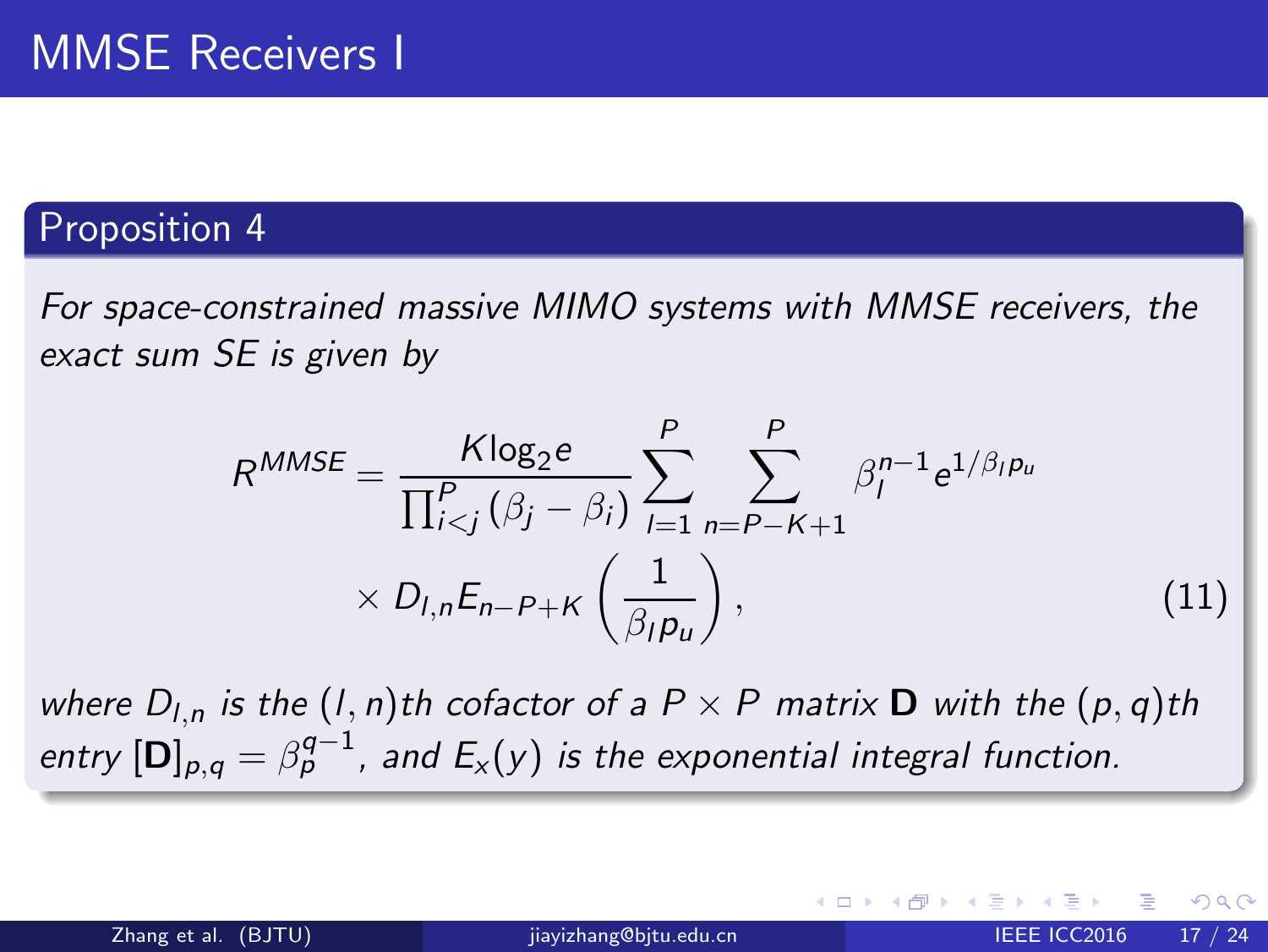### MMSE Receivers II



Figure 4: Simulated and analytical expression of the sum SE of massive MIMO with MMSE receivers against the number of antennas at BS ( $P = 12$  and  $d_0 = 4$ ).

**← ロ ▶ → イ 冊** 

э

Þ ×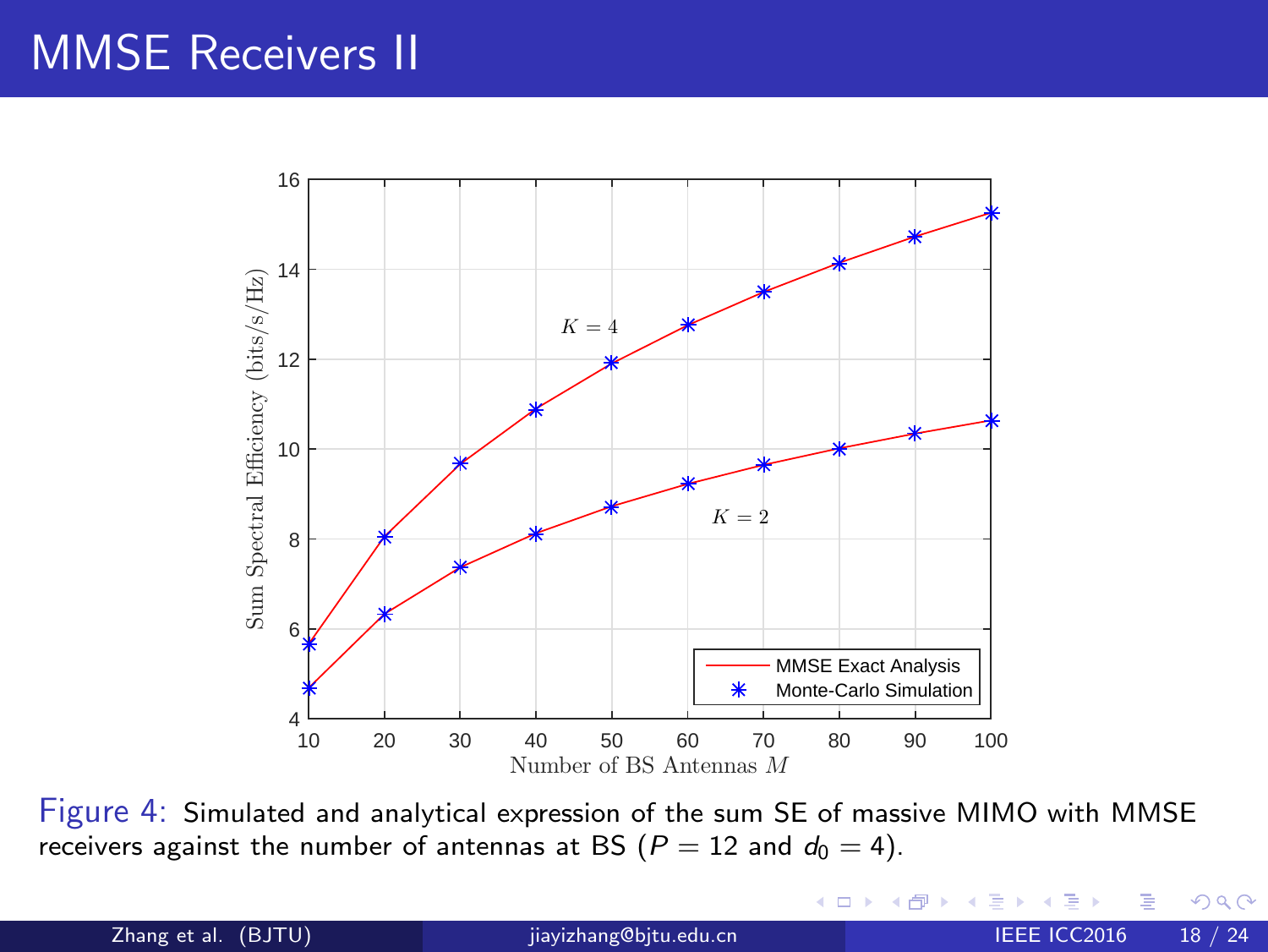# ZF Receivers III



The exact analytical results are indistinguishable from the numerical simulations, which validates the correctness of the derived expressions

> 4 0 8 - 4 17

Zhang et al. (BJTU) is via industrial intervention of the state of the intervention of the intervention of the i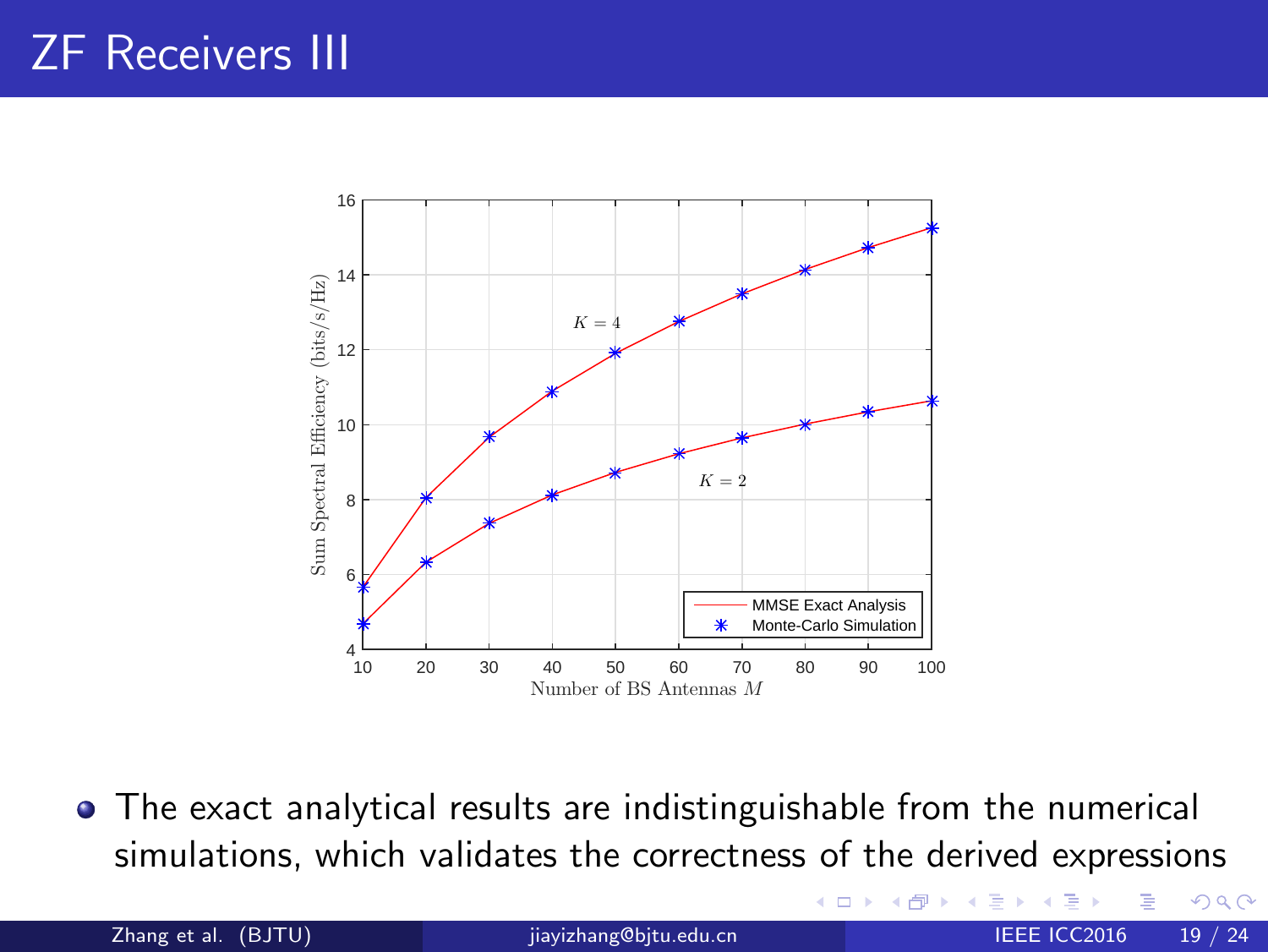### MMSE Receivers IV



Figure 5: Simulated and analytical expression of the sum SE of massive MIMO with MMSE receivers against the total antenna array space  $d_0 = \frac{dM}{\lambda}$   $(K = 4$  and  $P = 8)$ .

4 D F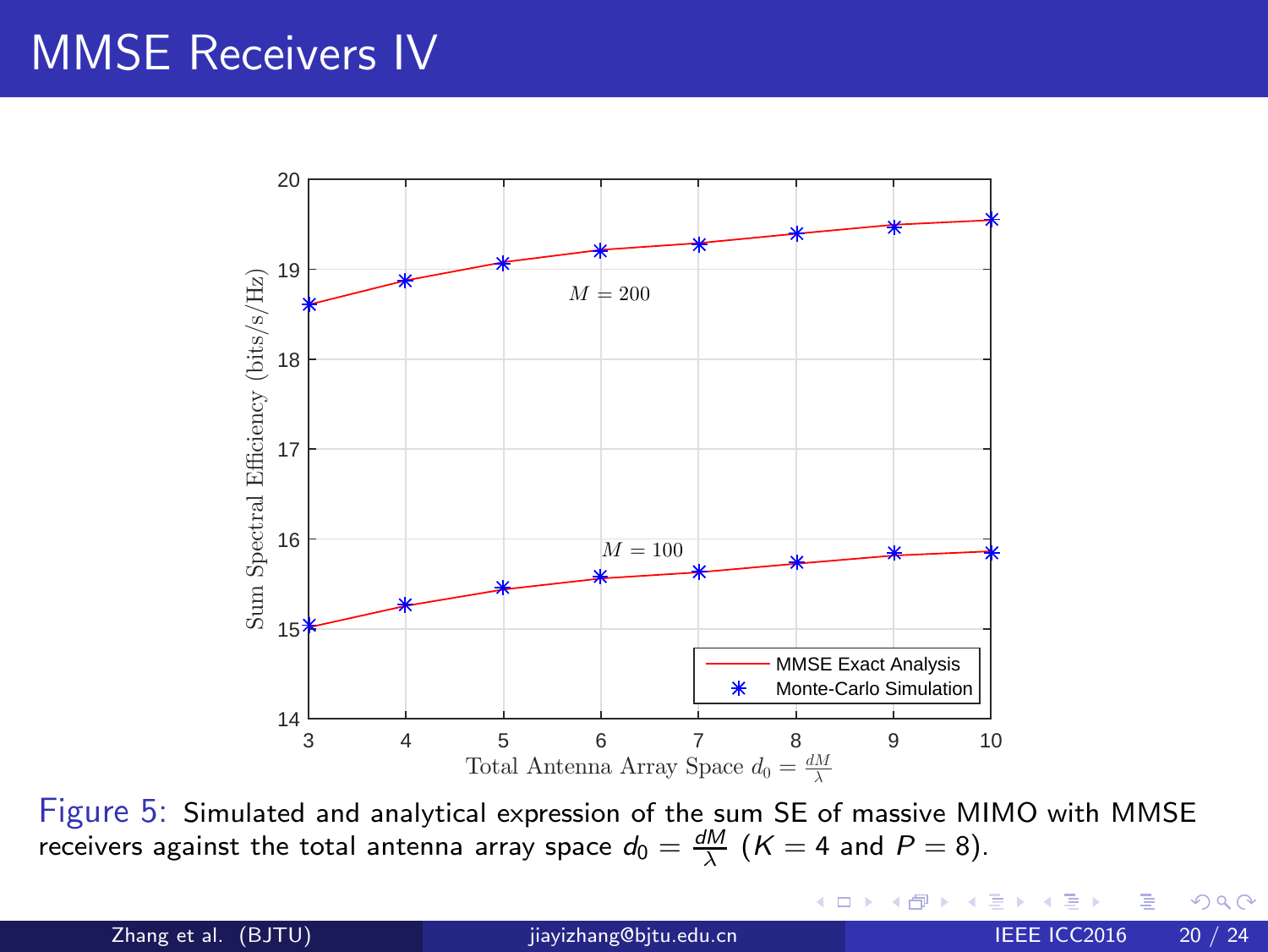### ZF Receivers V



With a fixed total antenna array space, the sum SE can be still increased by employing more BS antennas. This is because the improved array gain caused by the increased  $M$  dominates the sum SE loss due to the reduced  $d_0$ .  $QQ$ 

<span id="page-20-0"></span>

Zhang et al. (BJTU) is invigitedu.cn in the state of the ICC2016 21 / 24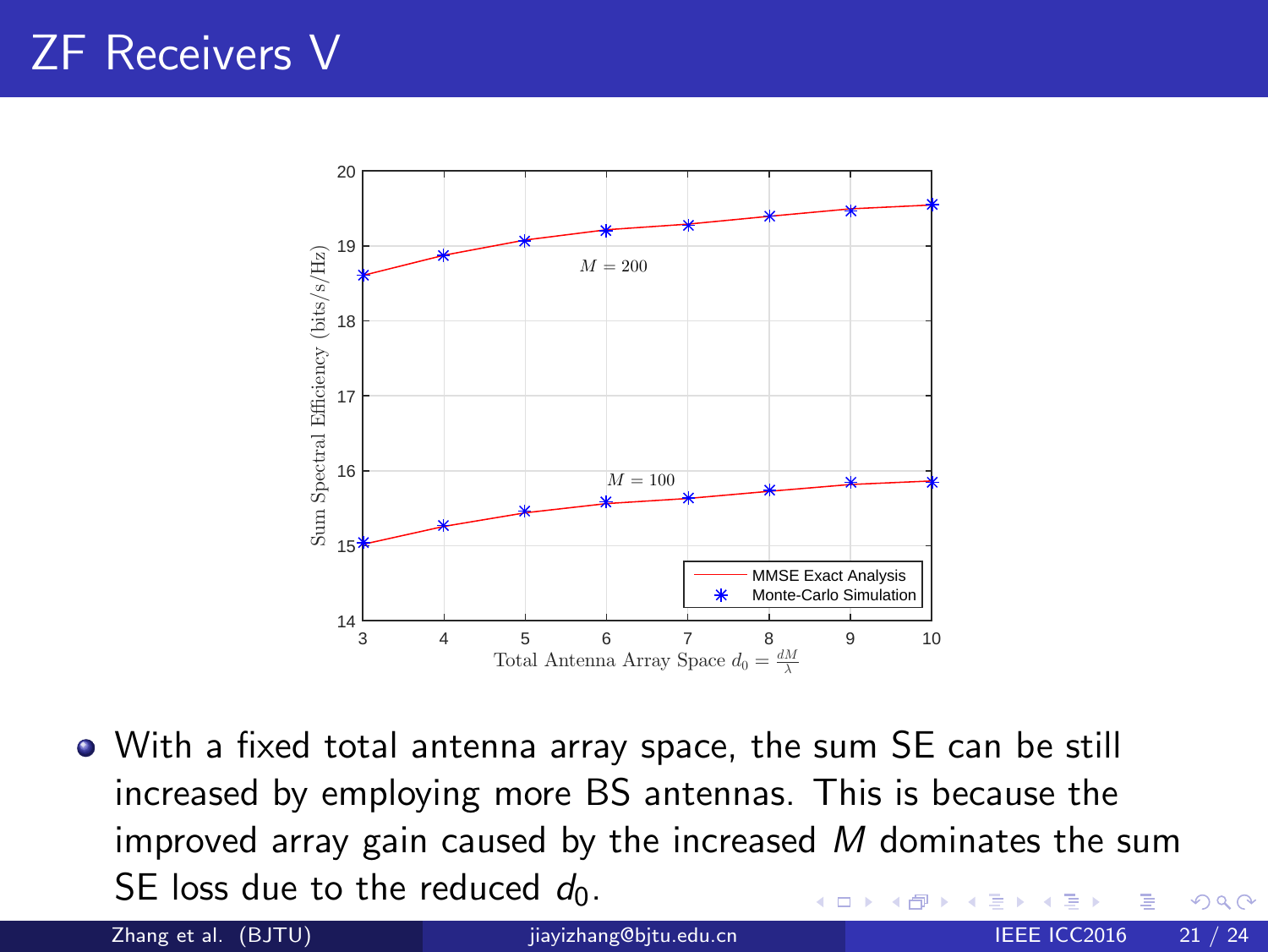- We investigated the performance of massive MIMO systems with a practical space-constrained topology
- We first derived the approximated sum SE with MRC receivers; A saturation of the achievable sum SE occurs with an increasing number of BS antennas
- For ZF receivers, we derived new lower and upper bounds on the sum SE, which increases for a higher number of UEs, as long as  $M \gg K$ . Moreover, the proposed lower bound is tighter than the upper bound
- For MMSE receivers, an exact expression for the sum SE is derived and validated by simulation results, which shows that the sum SE increases with the number of BS antennas
- ZF and MMSE receivers work well for space-constrained massive MIMO systems, while MRC receivers can only work well at low SINRs

K □ ▶ K @ ▶ K ミ ▶ K

<span id="page-21-0"></span> $QQ$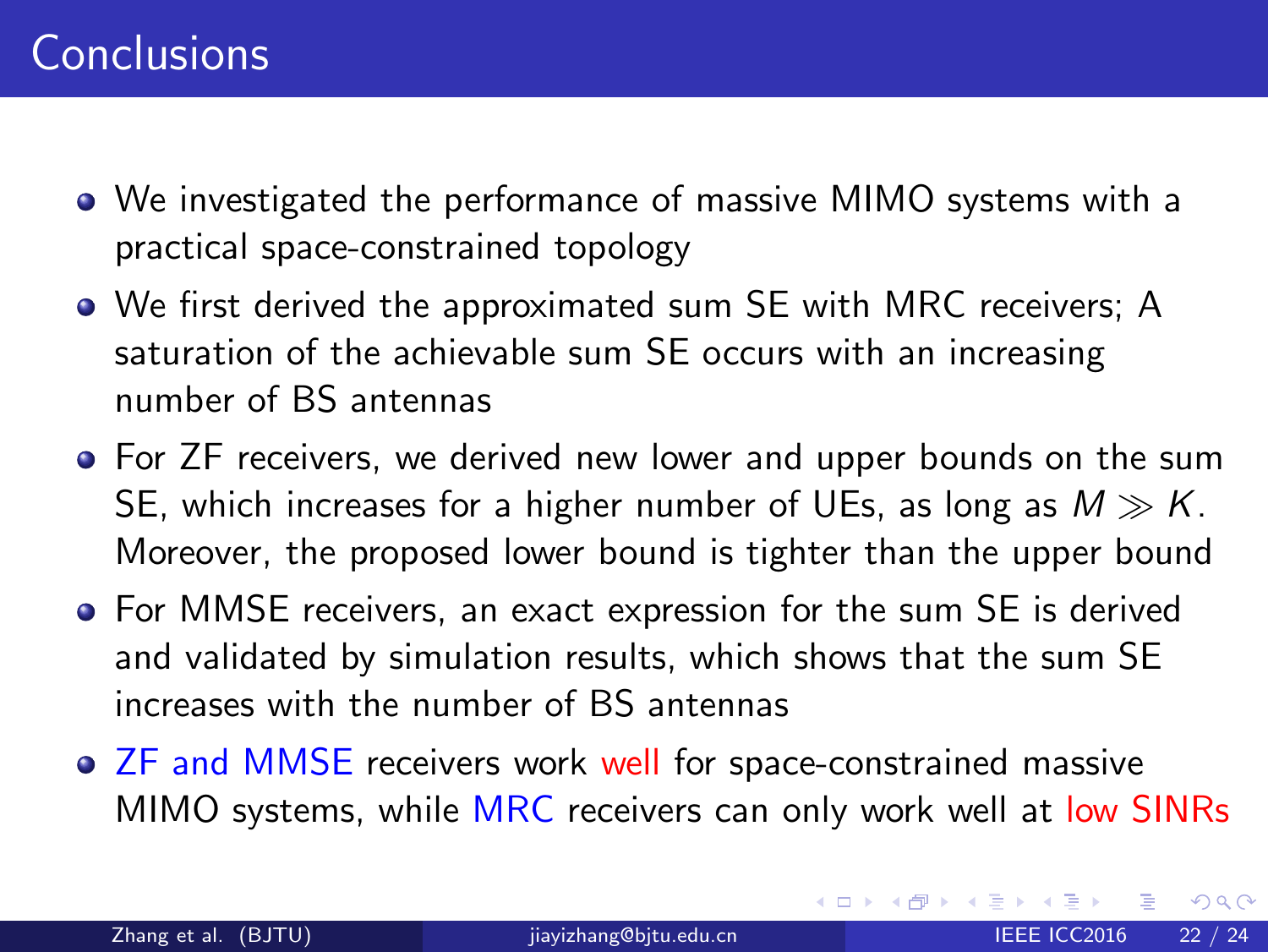### For Further Reading

- <sup>1</sup> S. Jin, M. R. McKay, C. Zhong, and K.-K. Wong, "Ergodic capacity analysis of amplify-and-forward MIMO dual-hop systems," IEEE Trans. Inf. Theory, vol. 56, no. 5, pp. 2204–2224, May 2010.
- <sup>2</sup> H. Q. Ngo, E. G. Larsson, and T. L. Marzetta, "The multicell multiuser MIMO uplink with very large antenna arrays and a finite-dimensional channel," IEEE Trans. Commun., vol. 61, no. 6, pp. 2350–2361, June 2013.
- <sup>3</sup> C. Masouros, M. Sellathurai, and T. Ratnarajah, "Large-scale MIMO transmitters in fixed physical spaces: The effect of transmit correlation and mutual coupling," IEEE Trans. Commun., vol. 61, no. 7, pp. 2794–2804, July 2013.
- <sup>4</sup> C. Masouros and M. Matthaiou, "Space-constrained massive MIMO: Hitting the wall of favorable propagation," IEEE Commun. Lett., vol. 19, no. 5, pp. 771–774, May 2015.
- <sup>5</sup> A. Garcia-Rodriguez and C. Masouros, "Exploiting the increasing correlation of space constrained massive MIMO for CSI relaxation," IEEE Trans. Commun., vol. 64, no. 4, pp. 1572-1587, April 2016.

 $QQ$